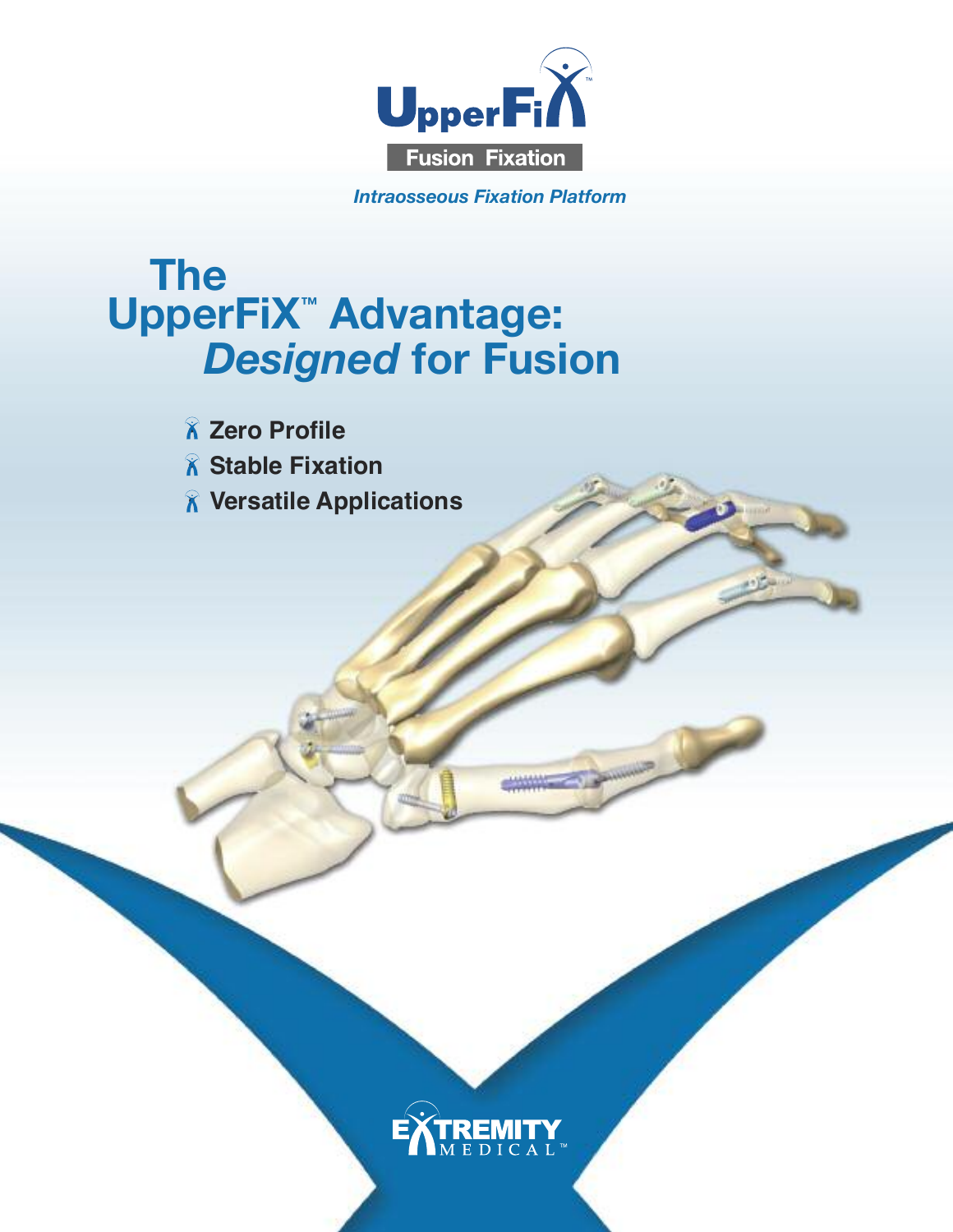

## **The CarpalFiX™ Advantage:** *Designed* **for Fusion**

### **Zero Profile**

#### **Stable Fixation**

- Uniform Compression
- X-Post acts as a reinforced cortical bone bridge
- Morse Taper Lock

#### **Versatility**

• Multiple angles (45˚, 60˚, 75˚) allow for versatile placement





**Midcarpal Joint Arthrodesis with Scaphoid Excision**





**Radio-Scaphoid-Lunate Arthrodesis**



**Radio-Lunate Arthrodesis Badio-Scaphoid-Lunate Carpometacarpal (CMC) Fusion**

The  $C_{\text{arpal}}$   $F_i$  System is intended for the reduction and internal fixation of arthrodesis, osteotomies, intra- and extraarticular fractures and nonunions of the small bones of the hand and wrist. This two-part construct is specifically intended for Capito-Lunate, and Triquetral-Hamate arthrodesis.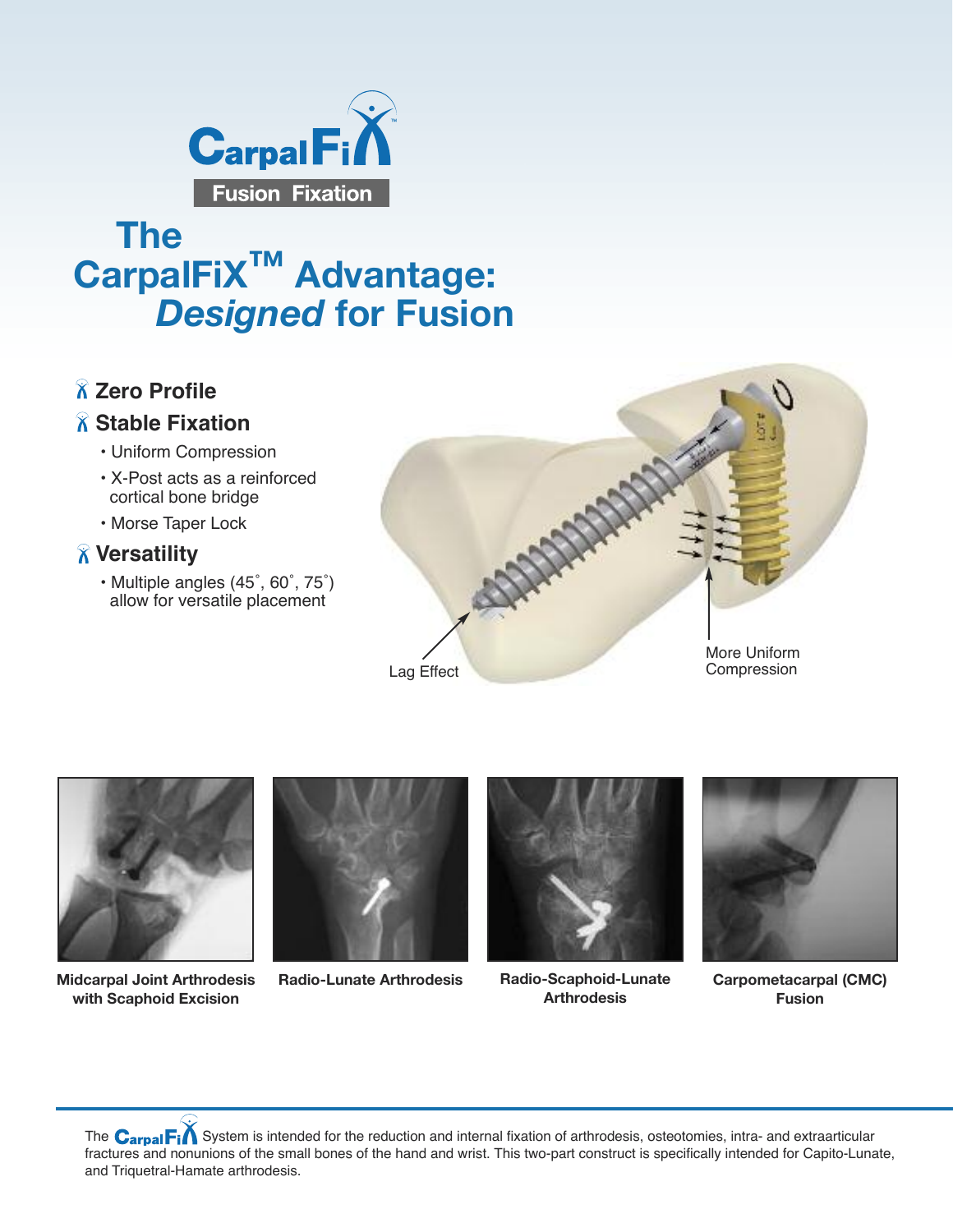

## **The Intramedullary Fixation Advantage:** *Designed* **for Fusion**

- **Zero Profile**
- **Fixed Reproducible 25˚ Angle**
- **Stable Intramedullary Fixation**
	- Strong Compression
	- Post distributes bending forces over a greater surface area
	- Post/Screw lock with a Morse Taper